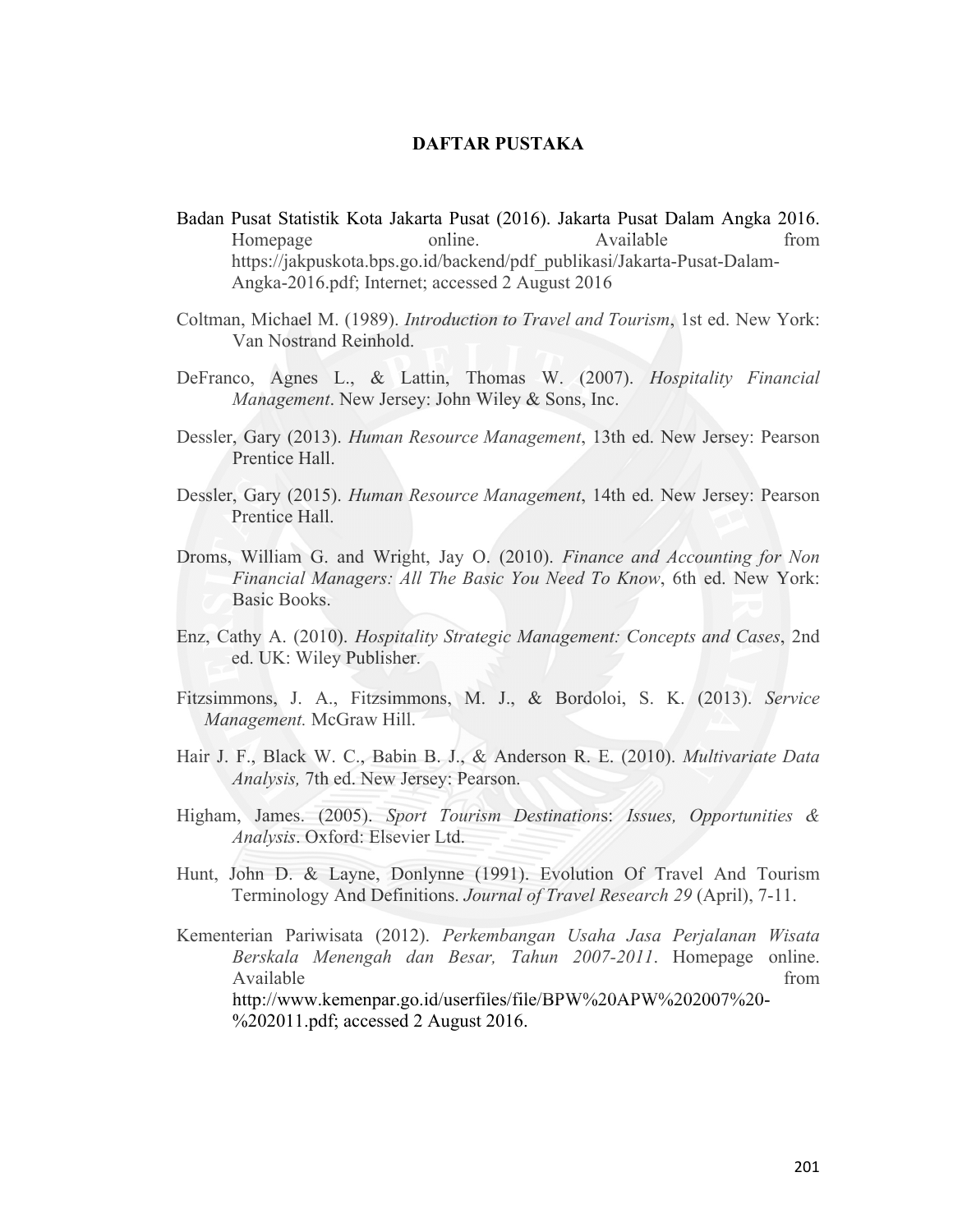- Kementerian Pariwisata (2015). *Perkembangan Bulanan Wisatawan Mancanegara, 2010-2014*. Homepage online. Available from http://www.kemenpar.go.id/userfiles/file/PERKEMBANGAN%20BULANA N%20WISATAWAN%20MANCANEGARA,%202010%20-%202014.pdf; accessed 2 August 2016.
- Kementerian Pariwisata (2016). *Data Kunjungan Wisatawan Mancanegara Tahun 2015*. Homepage online. Available from http://www.kemenpar.go.id/asp/detil.asp?c=110&id=2854; accessed 2 August 2016.
- Kementerian Pariwisata (2016). *Ranking Devisa Pariwisata Terhadap 11 Ekspor Barang Terbesar, Tahun 2010-2014*. Homepage online. Available from http://www.kemenpar.go.id/userfiles/Ranking%20pariwisata%202014%20fin al(1).pdf; accessed 2 August 2016.
- Satrya, I Dewa Gde (2014). Tren Ekowisata 2015. Homepage online. Available from http://koran.bisnis.com/read/20141230/251/386642/tren-ekowisata-2015; Internet; accessed 14 December 2016.
- Koran Kontan Indonesia, Jumat 16 Desember 2016.
- Kotler, Philip & Keller, Kevin L. (2012). *Marketing Management,* 14th ed*.* New Jersey: Pearson Prentice Hall.
- McEarchern, William A. (2011). *Economies: A Contemporary Introduction*, 9th ed. Mason, Ohio: Thomson South – Western.
- Megginson, William L. and Scott B. Smart (2006). *Introduction to Financial Management*. California: Thomson South Western.
- Morrison, Alastair M. (2010). *Hospitality and Travel Marketing*, 4th ed. Clifton Park, NY: Delmar Cengage Learning.
- Noe, Raymond A., Hollenbeck, John R., Gerhart, Barry and Wright, Patrick M. (2012). *Human Resource Management: Gaining A Competitive Advantage*, 8th ed. McGraw-Hill/Irwin Companies, Inc. New York.
- Novelli, Marina (2005). *Niche Market*. Massachusetts: Elsevier Butterworth-Heinemann.
- Peraturan Menteri Dalam Negeri Nomor 33 Tahun 2009 Tentang Pedoman Pengembangan Ekowisata di Daerah.
- Peraturan Pemerintah Nomor 67 Tahun 1996 Tentang Penyelenggaraan Kepariwisataan.